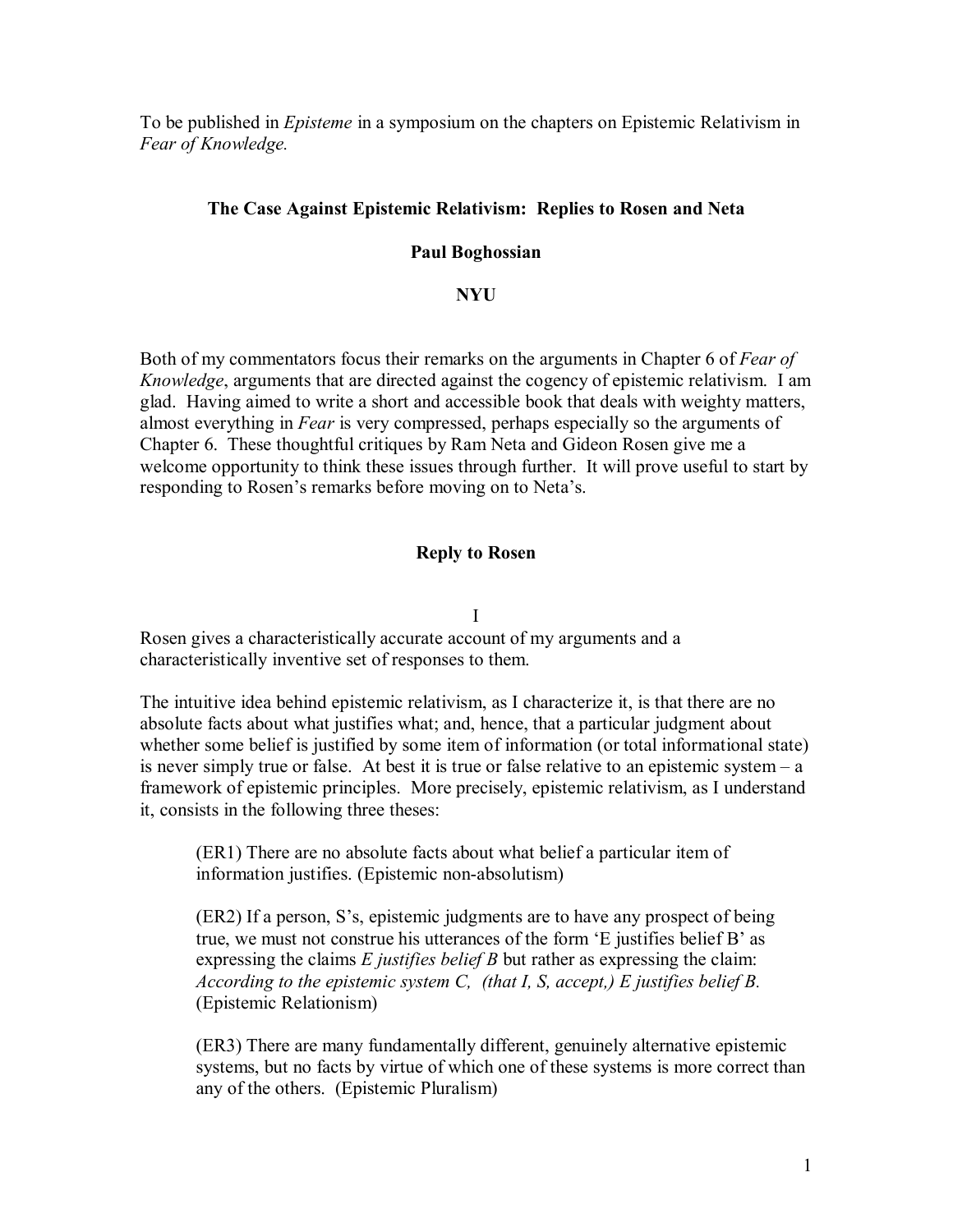As Rosen notes, the proponent of any such view owes us answers to three questions:

- (a) What is an epistemic system?
- (b) What is it for an epistemic claim to be true or false relative to such a system?

and

(c) What is it for a person to accept an epistemic system?

And the most natural package of answers to these questions begins with the claim that an epistemic system consists of general propositions of the form:

(1) For all e, h: e justifies h iff  $f(e,h)$ .

The relativist can then say, in answer to (b), that a *particular* statement of the form 'e justifies h' (e.g., Galileo's observations justify Copernicanism) is true relative to such a system just in case that system, along with the epistemic facts, *entails* 'e justifies h'. And he can also say, in answer to (c), that to *accept* an epistemic system is to believe that its ingredient epistemic principles are true.

As I argue in Chapter 6, however, this natural package of answers won't do. Although it seems to capture what some prominent relativists, like Richard Rorty, have said, it does not lead to a reflectively tenable position.

The trouble is that propositions of the form (1) seem to be complete truth-evaluable propositions that state the conditions under which a belief would be absolutely justified. It is, therefore, not open to the relativist to say that he *believes* these propositions to be true, since it is a non-negotiable part of his view that no epistemic principle is ever simply true.

In *Fear,* I consider two other options on behalf of the relativist. The first says that epistemic systems are composed of propositions of the form (1) but that these are *incomplete* propositions, akin to the way that

Tom is taller than…

is incomplete. And the second says that epistemic systems are composed not of propositions at all but rather of imperatives, contents of the form:

If C, do A!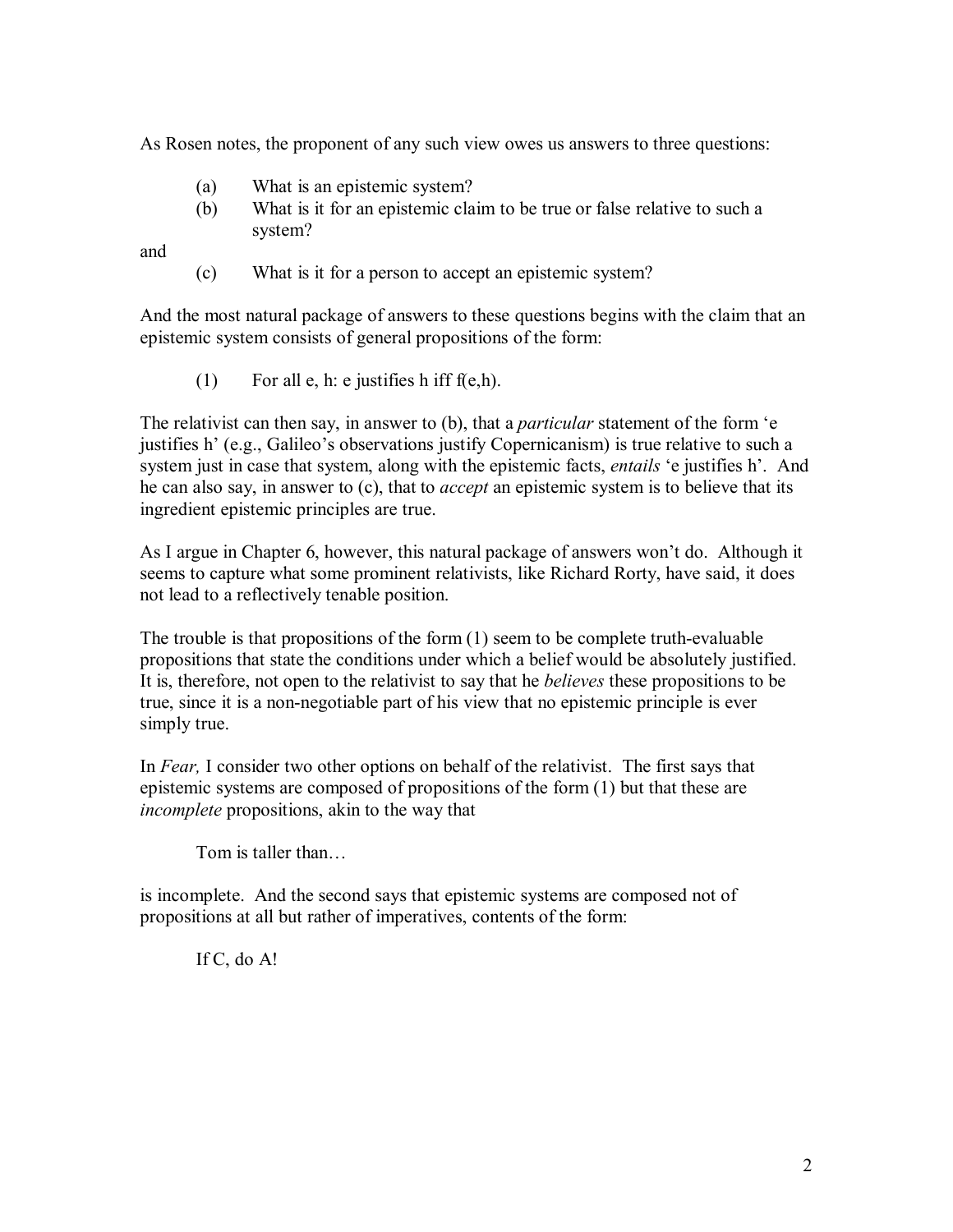And I argue that they are not satisfactory either. On the assumption that there are no other worthwhile contenders, I conclude that there is nothing very coherent for epistemic relativism to be.<sup>[1](#page-2-0)</sup>

Rosen's view is that matters are not so bleak for the relativist, that although there may be nothing to recommend his view, it is possible to come up with a coherent formulation of its main tenets. His strategy is to pick the incomplete propositions option and attempt to show that the various problems that I raise for it can be satisfactorily resolved. What are those problems?

II One problem I raise for the incomplete propositions strategy is the *entailment* problem. If

'S's being true relative to (epistemic system) C'

is to be explained as

'S's being entailed by C (along with the relevant non-epistemic facts)',

I asked how we could make sense of valid entailments between sets of incomplete propositions.

Rosen offers an answer. C, along with facts f1, ... fn, entail S, just in case this argument has a formally valid corresponding schematic argument, in which the epistemic words have been replaced by dummy letters; and an argument is formally valid just in case any interpretation that verifies the premises also verifies the conclusion.

The trouble with this proposal in application to the epistemic case we are considering is that since, by assumption, one of the premises (the epistemic system) consists of propositions that are incomplete; and since, also by assumption, the conclusion, a particular epistemic judgment, is also incomplete, there is no interpretation that verifies the premises or the conclusion. As a result, Rosen's entailment criterion is always vacuously satisfied.

III

In any event, I raised two other objections to the incomplete positions strategy. The first is that an epistemic system is supposed to constitute a *conception* of epistemic justification, one among many 'equally correct' such conceptions. However, if the propositions that are supposed to make up such a system are said to be incomplete

<span id="page-2-0"></span> $<sup>1</sup>$  Rosen somewhat mischaracterizes my argumentative strategy here, but not in ways that</sup> ultimately affect his arguments. He thinks that the imperatival strategy is brought in as an auxiliary to the incomplete proposition option, rather than constituting an option all its own – but it will be possible to work around this.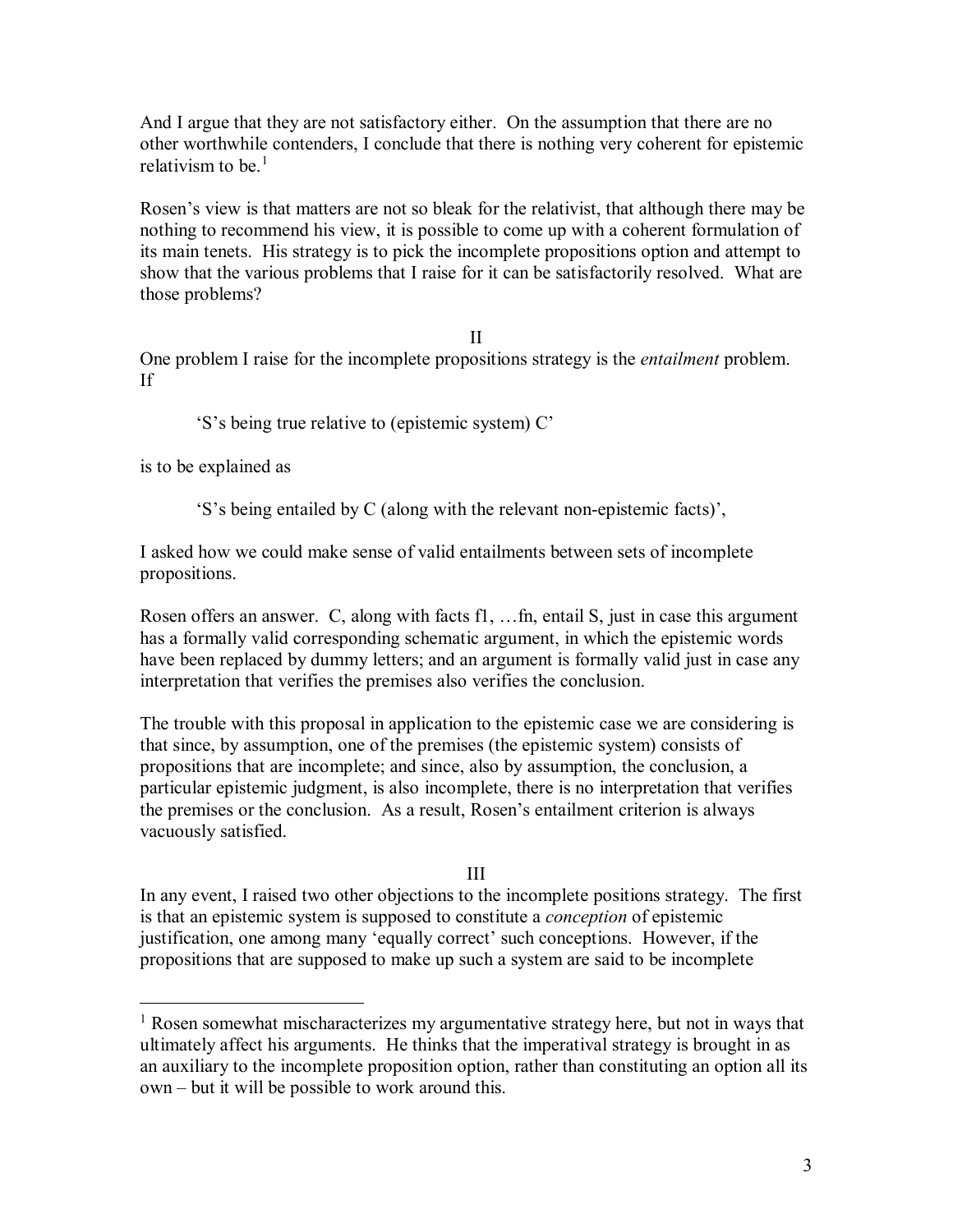propositions, akin to the way in which '*Tom is taller than…'* is just a proposition fragment, then it is hard to see how an epistemic system could constitute a conception of anything, let alone one of epistemic justification. Rosen doesn't address this worry.

The second problem is that it is hard to see how the reflective relativist could explain how he could so much as *accept* an epistemic system, if, according to him, it consists in a set of incomplete propositions. It seems as though we can no more accept a set of propositions that we know to be incomplete proposition fragments than we can accept a set of propositions that we know to be false (the original worry).

Rosen has many interesting things to say about this acceptance problem. He agrees with me that it is not possible to explain the acceptance of an epistemic system in terms of belief. What, then, could it be if not belief? He writes:

Boghossian only considers one possibility. He imagines that the relativist might identify the acceptance of a system with the endorsement of certain *imperatives*  associated with that system. If the system consists in statements of the form

E justifies B

then the associated imperatives might be those of the form

If E, believe B!

…To accept an epistemic system on this view is to commit oneself to these associated imperatives for revising one's opinion in response to evidence. (10-11)

Rosen then proceeds to defend the viability of this view.

Before turning to his arguments, I should briefly remark that I don't consider quite the view that Rosen attributes to me. When I invoke imperatives, I don't do so in the context of fleshing out the incomplete propositions strategy but rather by way of developing a stand-alone conception of an epistemic system. I consider the idea that the relativist might think of an epistemic system as consisting in imperatives rather than in propositions of any kind, complete or incomplete.

I am inclined to think that my version of the imperatival strategy is better than Rosen's in the sense that it gives the relativist a somewhat stronger hand to play. Mine has the advantage of not requiring the relativist to say how a set of incomplete propositions could constitute a conception of epistemic justification; or to explain what it could ultimately mean to reflectively accept a set of incomplete proposition fragments, even if one could motivate saying that the solution is to be found by considering imperatives. Rosen's has the advantage of respecting the fact that standards in general are most intuitively thought of in propositional terms – although the fact that the propositions have to be incomplete hugely diminishes that advantage.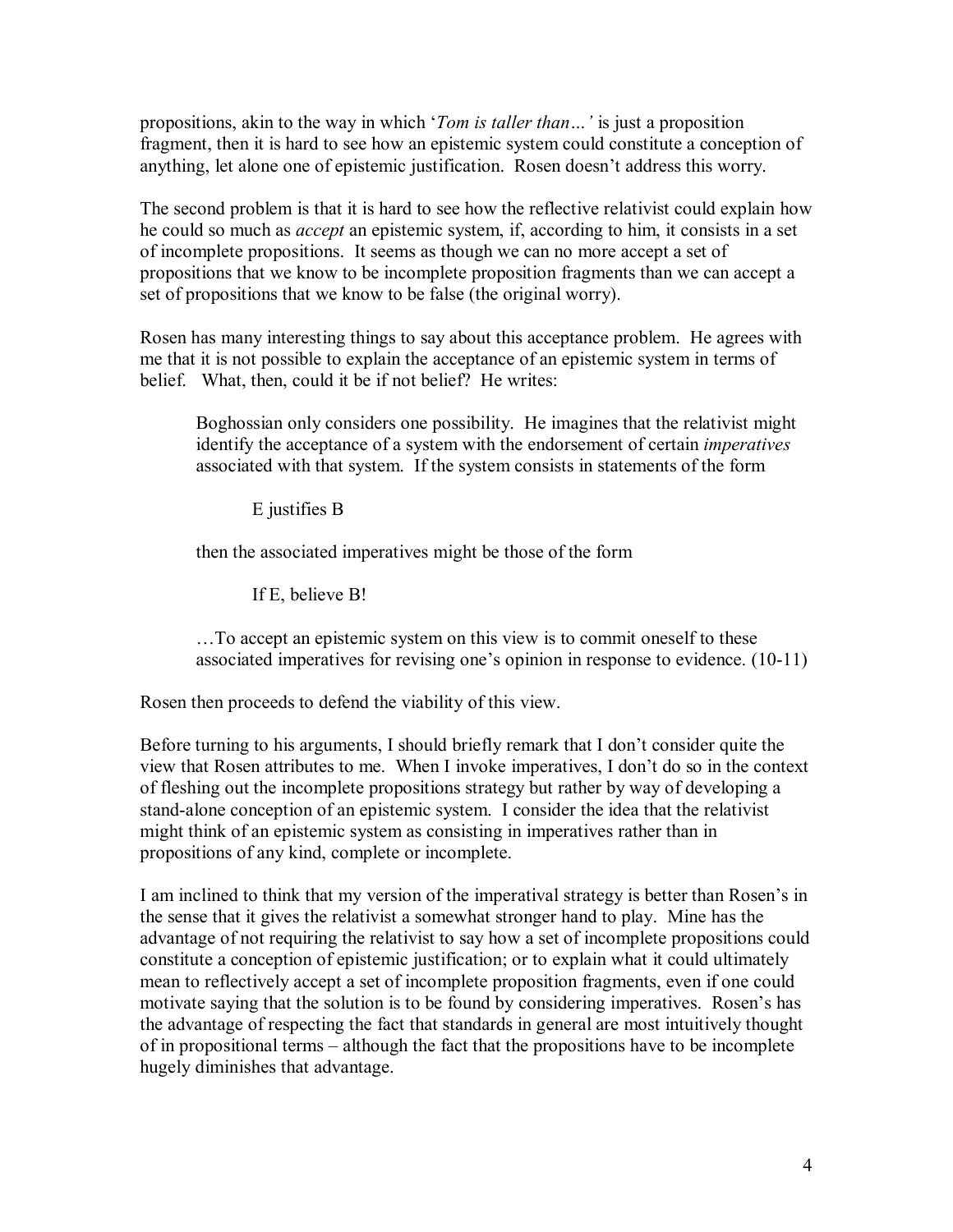In any case, I will consider Rosen's interesting proposal in its own right, making whatever small adaptations might be required to translate my objections to the proposal I do consider into objections to his.

IV

According to Rosen's proposal, when we say that Galileo accepts an epistemic system, C, we mean that he's committed to the system of imperatives or rules for belief revision associated with that system in the way explained above. Rosen then goes on to rebut the three distinct objections that I raise for the imperatival strategy.

My first objection proceeds from the observation that most epistemic judgments of the form

(2) If for some e, f(e, h) then h is justified

amount to saying that e rationally *permits* belief in h, not that e *requires* belief in h. I don't deny that we do sometimes judge that the evidence rationally requires a given belief. My claim was only that many of our epistemic judgments are judgments of permission rather than obligation.

Now, the problem that this poses for the imperatival strategy is that it's hard to see how to capture a norm of permission in imperatival terms. An imperative of the form

(3) If for some e,  $f(e, h)$ , then believe h!

requires belief in h given e and doesn't merely permit it.

Rosen says that it is easy for the imperativalist to respond. All he has to do is invoke certain complex imperatives with disjunctive consequents. Thus, he says, the imperative that corresponds to an epistemic norm of permission would be something more like this:

(4) If for some e, f(e, h), then either believe h (on the basis of e), or suspend judgment; but don't believe not-h (on the basis of e).

It seems to me quite clear that (2) and (4) are very different in import.

Let me first get rid of the potentially distracting clause about not believing not-h on the basis of e. This further injunction might follow from further normative principles – for example, from the claim that one ought not to believe both  $p$  and not- $p$  – but it is clearly not part of the original judgment. So we should really consider an imperative that is more like:

(5) If for some e, f(e, h), then either believe h (on the basis of e), or suspend judgment about h.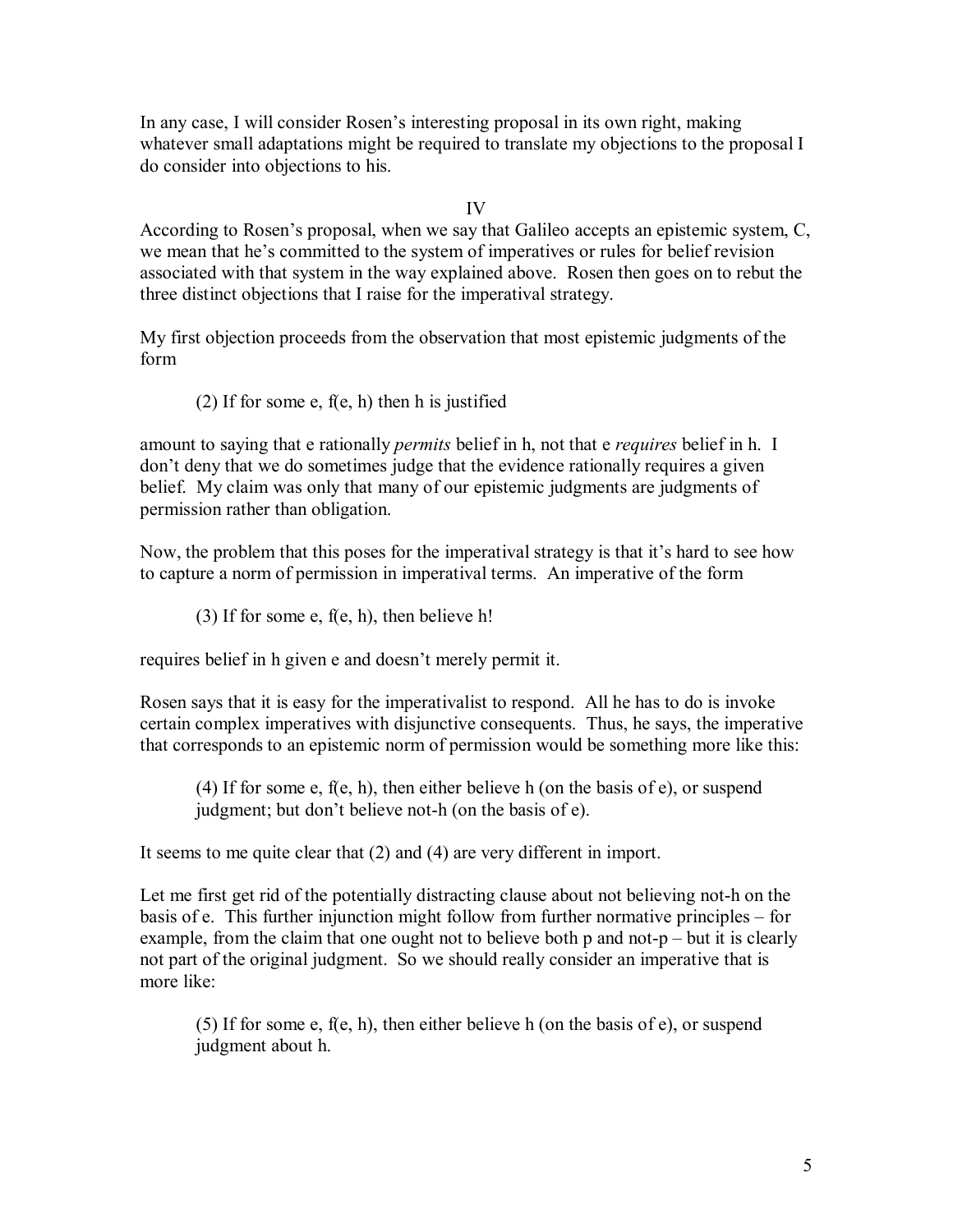Now, I take it that "suspending judgment" about h isn't the same as simply not believing h. Suspending judgment presumably requires you to consider whether h and then to reject taking a view on the matter.

If that's right, though, (5) now seems to call for you to do things that go well beyond what (2) says, which is simply that that if a certain kind of evidence is available, then, *if* you believed h on its basis, that belief would be OK. (2) doesn't say that you should believe h. It doesn't even say that you should consider whether h. It doesn't say that you should do anything.

In other words, (5) is most naturally seen not as the imperatival counterpart of the norm of permission formulated in (2) but as the imperatival counterpart of the norm of *requirement* formulated in

(6) If for some e,  $f(e, h)$ , then you are required either to belief h (on the basis of e) or to suspend judgment on h.

And (6) is not only very different from (2) but is a strange norm on its own terms – it's hard to see how there could be epistemic circumstances in which one is either required to believe something or to suspend judgment on the matter.

To accommodate this point, we could try substituting (7) for (5):

(7) If for some e, f(e, h), then either belief h (on the basis of e) or don't do anything (on the basis of e)!

But this doesn't seem right, either. We can't get into the details of what it means to do something" on the basis of e", but I hope it's clear that, whatever exactly it means, if I scratched my nose on the basis of e, I wouldn't have done anything that is in violation of the norm of permission issued by (2).

In general, it seems to me, there really is a problem capturing norms of permission in imperatival terms. An imperative, however disjunctive its consequent, will require you to do something, or to refrain from doing something; but a norm of permission doesn't say anything about anyone's doing anything or refraining from doing anything. It just says that, under the appropriate conditions, *if* you did something, doing that thing would be OK.

V

A second problem that I raise for the imperatival strategy is to ask what makes any particular imperative an *epistemic* imperative, as opposed to a moral or prudential or aesthetic imperative. On a propositional construal, the thought that we are talking about *epistemic* standards for belief can be built into the very conceptual content of the principles that constitute epistemic systems – e epistemically justifies h, we can say. But that is not an option when we are working with mere imperatives. So how are we to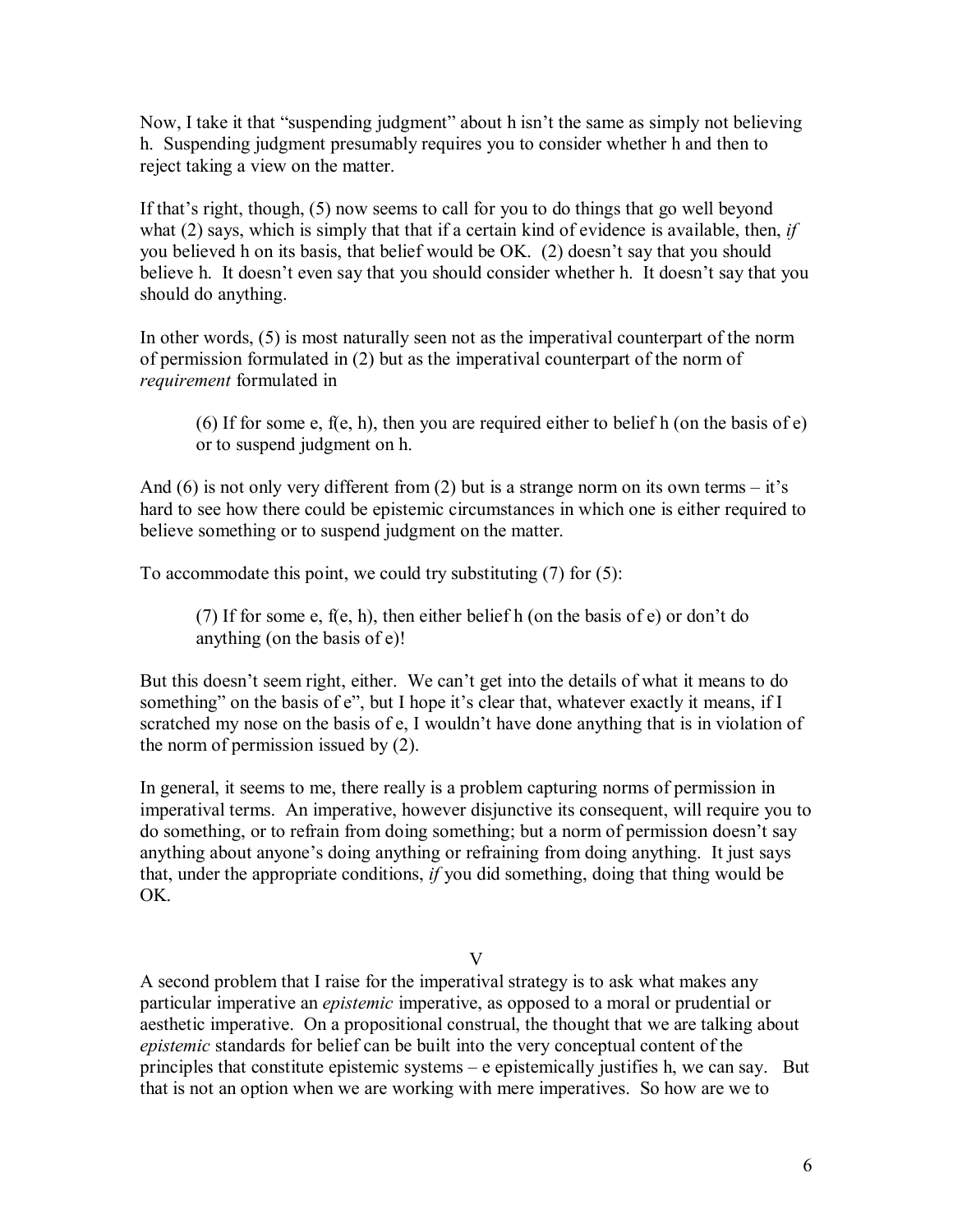explain what makes a particular imperative epistemic as opposed to moral or prudential or aesthetic?

Rosen develops an interesting answer to this question in terms of the *grounds* on which the imperative is accepted. While there is only one sort of imperative, there can be many different grounds for accepting an imperative. Rosen's idea is to identify certain distinctively epistemic grounds for accepting a system of rules for belief revision and then to say that a person accepts such a system *as* an epistemic system when he endorses the imperatives that it contains on those grounds. Here is the way he articulates his proposal:

Every first-order doxastic imperative of the form

If for some e, f(e, h), then believe h

is associated with a reliability claim. This might be a simple conditional

If for some  $e$ ,  $f(e, h)$ , then  $h...$ 

A doxastic imperative is epistemic for a given agent when it is grounded in its corresponding reliability claim for that agent, in other words, when the agent is committed, by his acceptance of a higher-order imperative, to rejecting the doxastic imperative should he discover that the corresponding reliability claim is false. (18)

It seems to me that there are at least three problems with Rosen's clever proposal. The first is that even children have epistemic systems, but I doubt very much that they accept second-order imperatives that tell them to reject certain first-order imperatives if they discover that a certain factual proposition concerning the reliability of those first-order rules is false. So it seems wrong to equate having an epistemic system with this package of first-order imperatives, second-order imperatives and reliability claims.

[not sure about this one] Second, when Rosen says that the agent is *committed,* by his acceptance of a higher-order imperative, to reject the first-order imperative should he discover that the corresponding reliability claim is false, he must mean that the agent is *rationally committed* to so doing. But this notion of rationality looks to be very close to the notion that the relativist is trying to relativize to epistemic systems; but here it is being used– in what looks to be an unqualifiedly absolutist fashion – to explicate what an epistemic system is.

Rosen can try to defend against this observation by insisting that he is only trying to rescue a relativism about epistemic rationality – the rationality of beliefs – not a relativism about practical rationality – the rationality of actions, desires and intentions. But it is not clear how much weight this distinction will bear when we are talking, as we are here, about coherence relations between first-order and second-order attitudes. (I will come back to this issue.)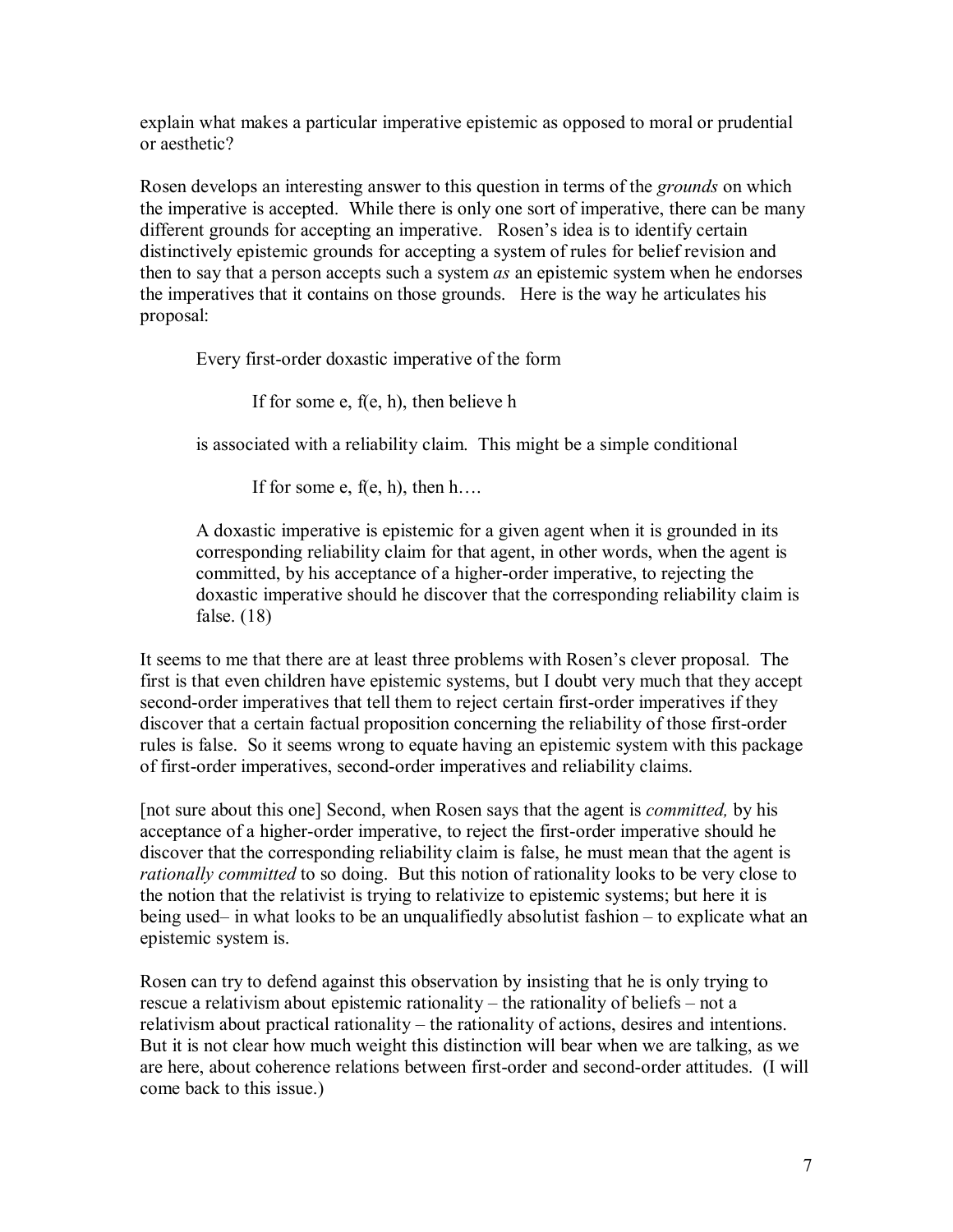Finally, it is very hard to square this account with the relativist's indispensable pluralist clause, (ER3), according to which there are no facts by virtue of which one epistemic system is more correct than any other.

If what makes an imperative of mine epistemic is that I accept it on the grounds that it delivers reliable beliefs, with a commitment to rejecting it if I discover that it doesn't, then we have a very natural notion of the correctness of an epistemic imperative. An epistemic imperative is correct if its corresponding reliability claim is true, incorrect otherwise. As a result, it is hard to see how the reflective relativist is going to stick to his pluralist clause. If I accept my epistemic system on the grounds that it is delivers reliable beliefs, I am bound to hold that someone else's conflicting epistemic imperative is incorrect on the grounds that it is bound to deliver unreliable beliefs. How, then, can I coherently maintain that his epistemic system is just as correct as mine?

VI

We turn, finally, to the problem of normativity. When Galileo says that 'My observations justify Copernicanism' he is making neither a merely psychological remark about his mental states nor a logical remark about what follows from the epistemic system he happens to accept, nor some combination of the two. He is making a *normative* claim.

However, the relativist's proposed account of what we should mean by 'E justifies H,'

According to the epistemic system C, that I happen to accept, E justifies H,

seems to get this exactly wrong – the proposed substitute looks to be a merely logicodescriptive remark about what follows from a given epistemic system and is in no way normative.

Rosen tries to fix the relativist's view by showing how it might be possible for a claim that is intrinsically non-normative to nevertheless have a normative flavor under the right circumstances. His account appeals to the following principle:

(IR) If X accepts an imperative that requires that he do A, then X has a (presumptively conclusive) reason to do A.

Rosen writes:

So here is the beginning of an answer to Boghossian's third challenge. When Galileo says 'E justifies H' the semantic content of his sentence is not a proposition at all: it is a proposition radical with a gap, which yields a sentence when that is filled by an epistemic system. His situated utterance does however convey a number of complete propositions, one of which is the proposition that E justifies H relative to the system that he (Galileo) accepts. This proposition may not be intrinsically normative. But when such a proposition is true, this fact has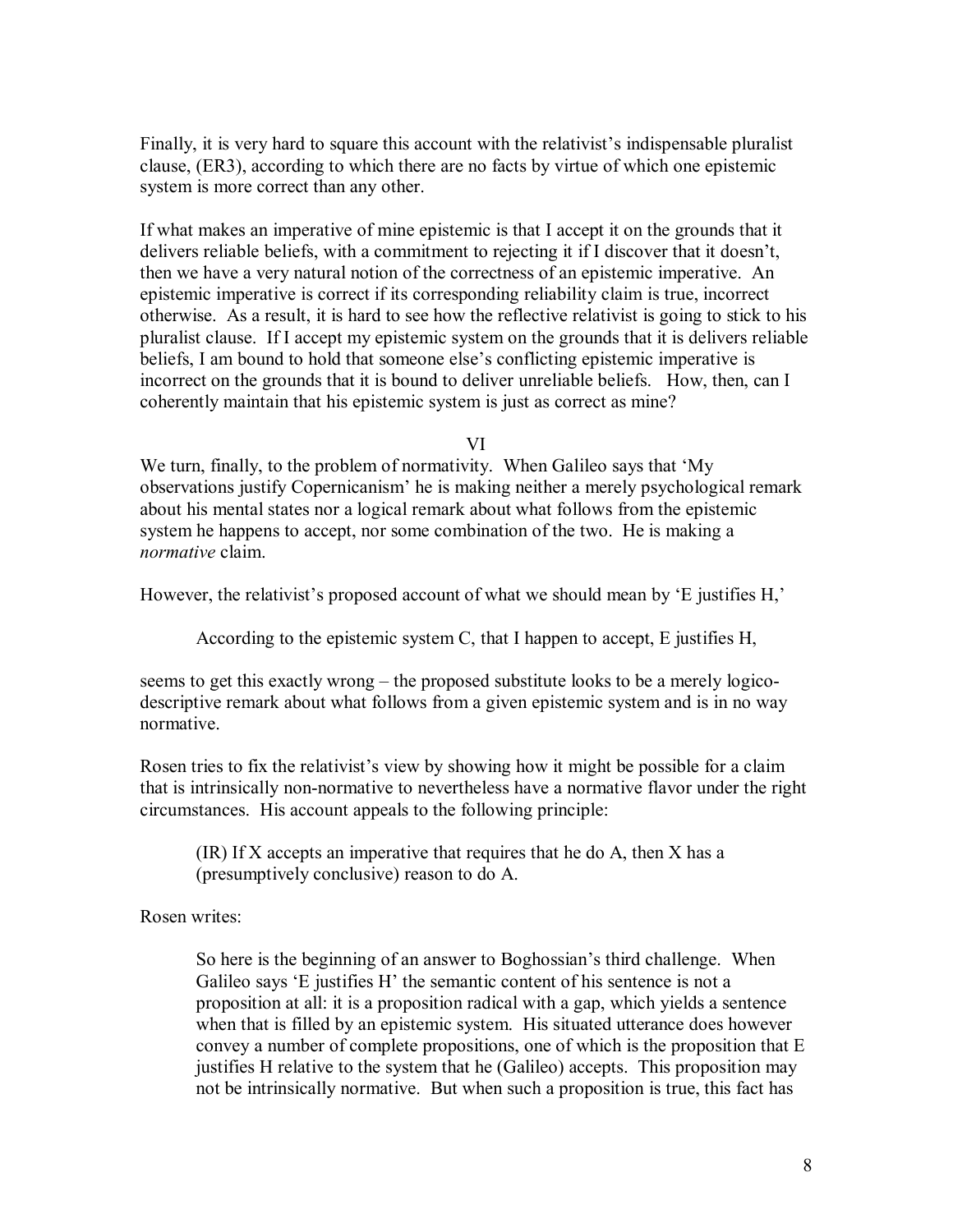normative force, since it entails, in conjunction with the background norm (IR), that there is a reason for Galileo to believe that H. The remark is normative for Galileo in roughly the sense in which the remark that your prior plans require you do something would be normative for you. (21-22)

There are several problems here, it seems to me.

For the moment, let's grant (IR). Does (IR) help explain how a judgment of the form 'E justifies H' comes out saying something normative?

Rosen seems to think that it does for the following reason. According to the relativist, my saying 'E justifies H' comes to my saying

(8) According to the epistemic system, C, (the one I happen to accept) E justifies H.

Rosen is willing to admit that this is in no way a normative judgment, that it is merely a logico-descriptive claim about what follows from a particular epistemic system. He agrees with me that (to adapt one of his examples) even someone who rejected Genghis Khan's values could agree that

According to Genghis Khan's value system, it is permissible to destroy large numbers of human beings to attain one's political goals.

But he thinks that asserting (8) in certain contexts could have 'normative force.' To see what he means, suppose that I assert  $(8)$  in a context in which I actually accept C and suppose that what  $(8)$  asserts is true – C really does say that E justifies H. Then it follows from the fact that I accept C and from the fact that all of  $(IR)$ ,  $(8)$  and E are true, that I have reason to believe H.

Is this enough to make the assertion of (8) appropriately normative?

Rosen says that if it isn't then it "becomes quite unclear what it means for a claim to be normative. And this means that it is quite unclear what it would take to meet Boghossian's third challenge."

I find this puzzling. A really clear case of a judgment's being normative is that its content *analytically* implies an ought statement or a reason statement. And (8), we are all agreed, doesn't do that.

The question is whether the sense in which (8) is normative is sufficiently robust for it to count as a good substitute for a judgment that clearly is normative?

Granting (IR), what we have in the case of  $(8)$  is that, if it a person accepts the epistemic system C that (8) talks about, then that person *has* a reason to believe H. But that is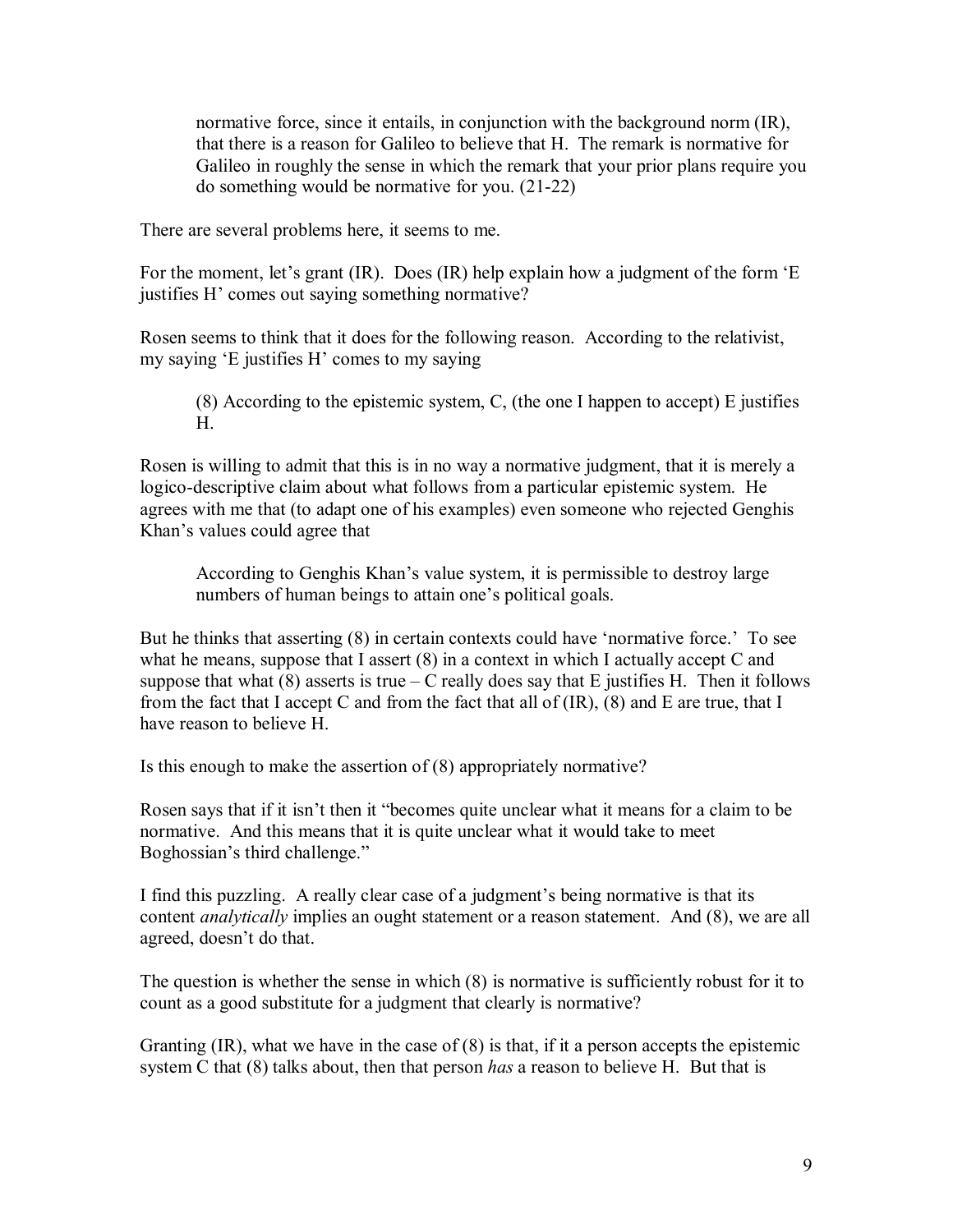nowhere close to the claim that if that person were to assert (8) he would have asserted that he has a reason to believe H, which is what we were after.

Indeed, on the view that Rosen is promoting, S could truly assert (8), it can furthermore be true of S that he has a reason to believe H (by virtue of the relevant acceptance fact and IR), and yet S *not know* that he has a reason to believe H (by virtue of his not knowing that (IR) is true).

According to the criterion that Rosen is working with, a judgment counts as normative if, along with a genuinely normative judgment like (IR) it entails a reason attribution of the form: S has a reason to A.

But I think it's clear that that is too weak a condition  $-$  it would make most any judgment normative. The proposition that 'It's raining outside', along with the proposition that 'If it's raining outside, then I have reason to take an umbrella,' entails that I have reason to take an umbrella. But it would be absurd to say that the judgment that it's raining is normative.

So I think that, even if we were to concede that IR is true, we don't really get a satisfying account of how epistemic judgments could be normative.

But, of course, a more fundamental problem is that IR doesn't seem true. It doesn't seem right to say that merely accepting the imperative – Let me cleanse the world of all fairhaired men! – gives me any reason to cleanse the world of all the fair-haired men, however slight.

Rosen suggests a fallback position: instead of (IR) we can work with

 $(IR^*)$  One is required to see to it that (if one is committed to doing A, then one does A).

What  $(IR^*)$  effectively says is that one is required to see to it that one is practically *consistent* – that one not both adopt the imperative 'Let me do A!' and not do A. But this is now very far from showing that an epistemic judgment to the effect that

Galileo's observations justify Copernicanism

is a normative judgment or has 'normative force' when it is uttered under the right circumstances. All that  $(IR^*)$  gives you is that, if you are in the business of adopting epistemic imperatives, you shouldn't both endorse them and not act on them. But that's consistent with your *never* acting on them (assuming we can make sense of that) choosing always to give them up instead.

VII

Rosen writes: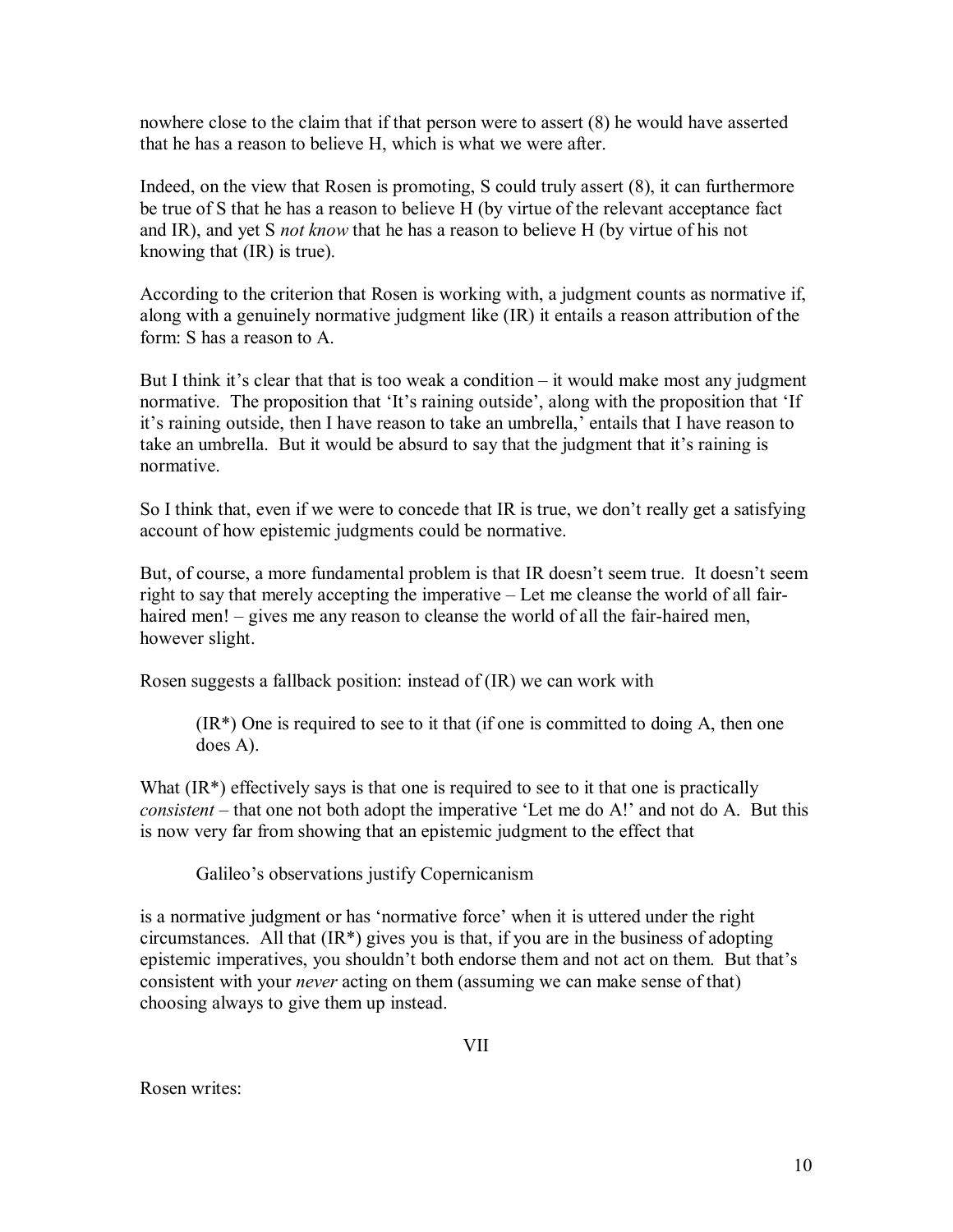So far we have been trying to meet the normativity requirement by identifying reasons or requirements that derive from the agent's ur-commitment to a system of epistemic imperatives. The reasons we have identified are all in one sense practical, since they are grounded in intention-like states. Moreover the general principles that generate them are (for all we've said) absolute, non-relative norms governing compliance with such commitments. The epistemic relativist is not barred from appealing to such principles: the epistemic relativist need not be a relativist in other areas. But it might be said that this is not in the spirit of the view. (26-27)

I think that Rosen is right to worry about whether his strategy – which involves an appeal to absolute, non-relative practical norms – for defending the epistemic relativist is in the right spirit to accomplish the task. There are two possible worries here.

First, there is the fact that one of the most powerful arguments for epistemic relativism derives from the metaphysical worry about whether there could be absolute normative facts somehow built into the fabric of the universe. If such a worry were justified, it would be equally justified for practical as for epistemic norms.

Second, Rosen's putative relativist is especially badly placed to make this distinction, since, according to that character, epistemic norms just *are* practical imperatives held on certain grounds.

All of this gives one reasons for trying to see if one can defend epistemic relativism without relying on an absolutism about practical reasons. Rosen tries to do this by experimenting with the thought that a statement of the form

E justifies H

always expresses some essentially first-personal thought of the form

(9) E justifies H relative to the system that *I* accept,

as opposed to something more proposition-like

(10) E justifies H relative to the system C,

where C is the system that the speaker happens o accept.

Rosen imagines the relativist conceding that thoughts of this latter form are nonnormative while insisting that their first-personal counterparts are – anyone who acknowledges a first-personal thought of the form (9), he says, will find its normative 'force' inescapable.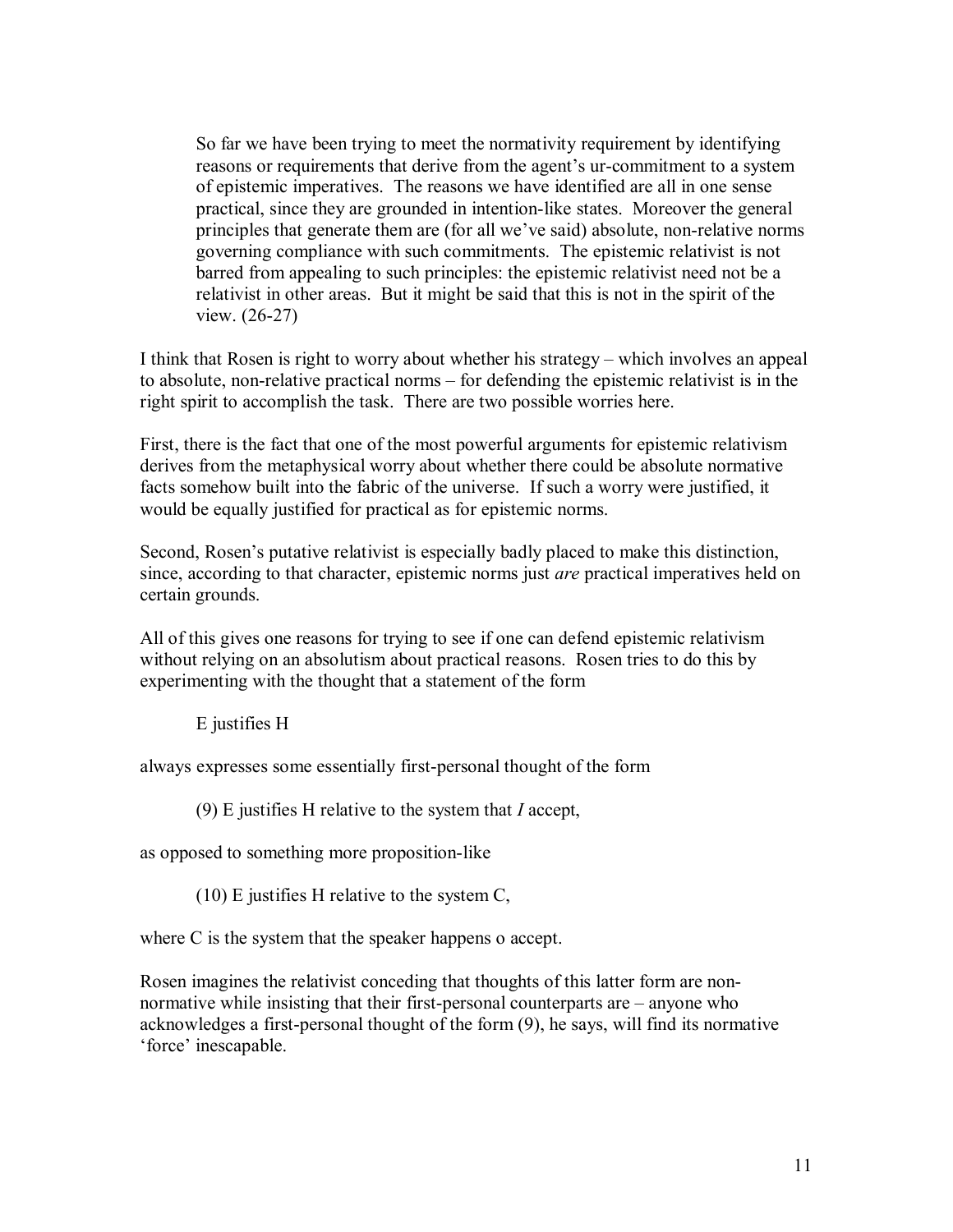There are two problems with this suggestion. First, it is very implausible that when Galileo says that

Copernicanism is justified

he is saying something so essentially first-personal that it is not possible for Bellarmine either to repeat it or disagree with it. That seems to me a decisive objection to the view on offer.

Second, for reasons related to ones that we have already had occasion to rehearse, it isn't at all obvious that (9) is any more normative than (10). If I were to say to someone,

That we should cleanse the globe of all fair-haired men follows from premises that I accept.

it would be perfectly legitimate for my interlocutor to say: That gives you no reason to do such a dastardly thing; perhaps you should reconsider the premises that you accept.

### VIII

Rosen has explored a number of searching and interesting strategies for stabilizing epistemic relativism against the critique of it that I mounted in *Fear*. However, I don't believe that the strategies he proposes work.

# **Reply to Neta**

IX

In his contribution, Ram Neta does three distinct things. In its first section, he raises a question about what the overall target of *Fear of Knowledge* is. In its second section, he tries, like Rosen, to rebut my arguments against the view I call epistemic relativism. And, in the final section of his paper, he formulates a view which he also dubs "epistemic relativism," but which he recognizes to be distinct from the view I criticize, and quickly sketches an argument for it.

I will say nothing in this paper about this final section of Neta's paper. Suffice it to note that Neta's case, if it worked, would be at best an argument for what, in the book, I call a version of *absolutist relativism,* rather than for a version of the view that concerns me, *thoroughgoing relativism about epistemic facts.* (See footnote, xxx on p xxx for more discussion).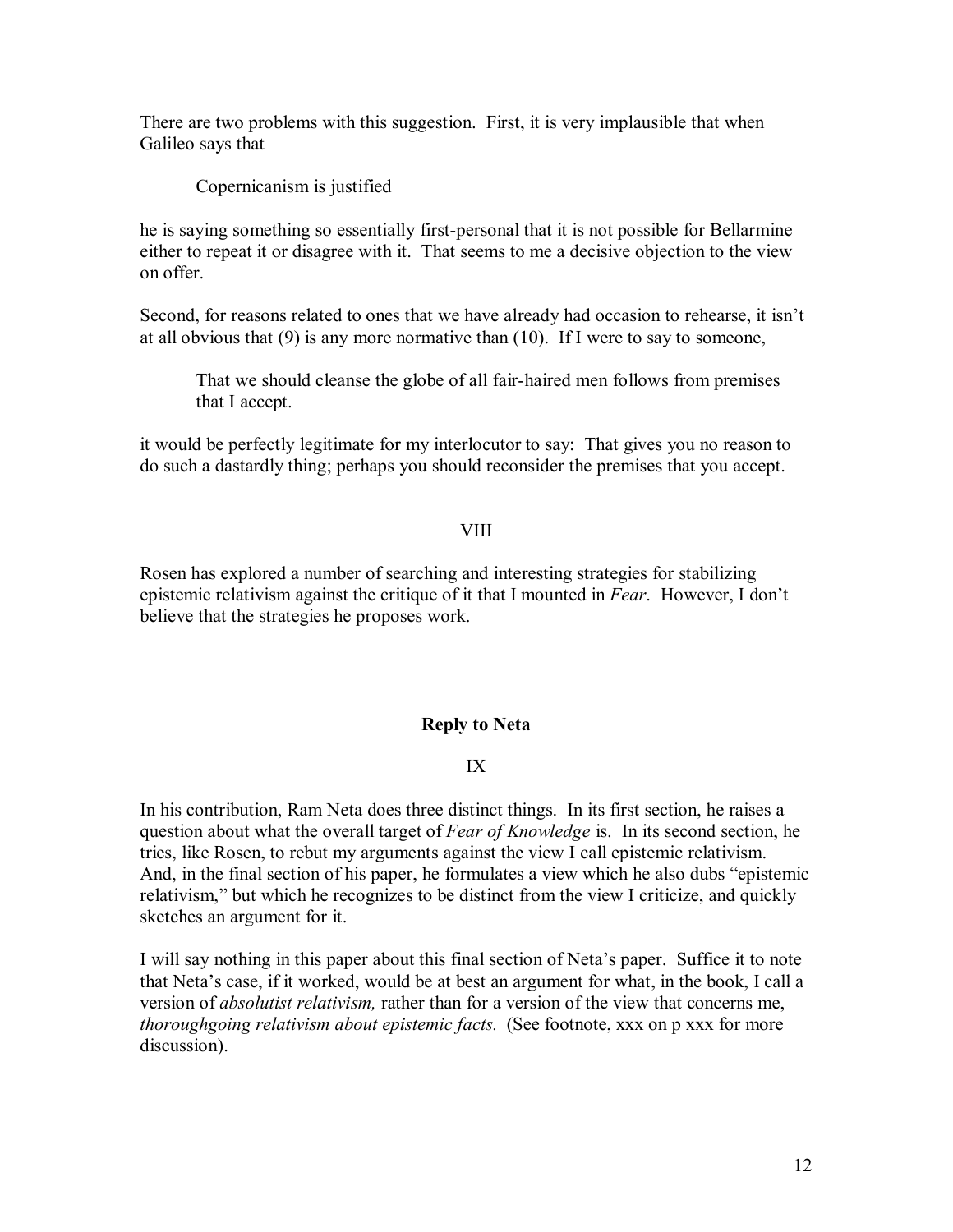I also won't say very much about Neta's questions about how exactly to locate the overall target of *Fear.* In the opening pages of that book, I formulate a doctrine I call

*Equal Validity*: There are many radically different, yet "equally valid," ways of knowing the world, with science being just one of them.

Neta professes not to understand what this means. Most of his puzzlement relies on ignoring something I say explicitly: that by "science" I mean a set of methods – e.g. induction, deduction and inference to the best explanation – that characterize not only scientific activity strictly so-called, but also our ordinary ways of knowing the world (see p 4). So, ordinary ways of knowing and science are not examples of the "radically different" ways of knowing that I had in mind.

I think the intuitive content of Equal Validity is clear enough. It is the idea that there are many different, incompatible ways of forming beliefs which are nonetheless "equally valid" in some sense that is to be explained. Of course, many subtle distinctions and qualifications are called for before one can fully say what that means or embark on a serious evaluation of it and that is why I included on page 5 a "Footnote to the way reader: In the interest of setting up the issues that will concern me, I am moving rather quickly over some tricky terrain. Important distinctions and qualifications will be introduced below."

I will concentrate on Neta's attempts to rebut my arguments against epistemic relativism in chapter 6. Neta's strategy for rebutting those arguments is very different from Rosen's. Both he and Rosen accept my characterization of epistemic relativism; in particular, they both agree that, for the relativist, the judgment

(11) E justifies belief  $B^2$  $B^2$ 

can never be simply true; rather, the only truths there are in the vicinity are truths of the form:

(12) According to epistemic system C, E justifies belief B.

As we have just seen, Rosen tries to devise a package of answers to the questions:

- (a) What is an epistemic system?
- (b) What is it for an epistemic claim to be true or false relative to such a system?

and

(c) What is it for a person to accept an epistemic system?

that will yield a coherent (even if not necessarily plausible) position for the epistemic relativist to occupy. His strategy rests on construing epistemic systems as made up out of

<span id="page-12-0"></span><sup>&</sup>lt;sup>2</sup> I switch to Neta's preferred notation.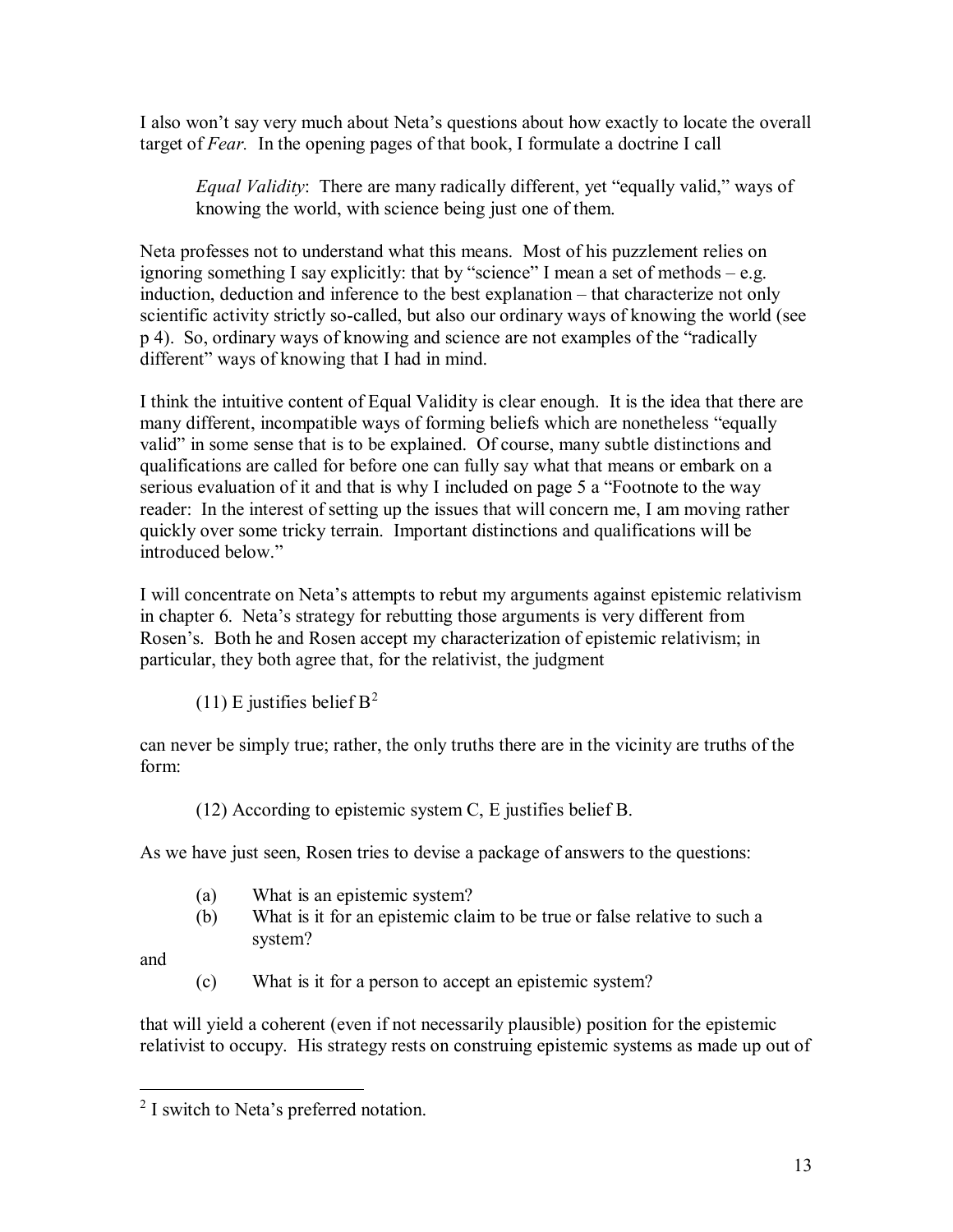*incomplete*, hence *untrue*, general propositions that are themselves of the form (11). This strategy raises, as we have seen, a number of problems, among them the acceptance problem: how could the relativist reflectively *accept* one of these epistemic systems to the exclusion of alternatives, given that he believes them to be composed of untrue incomplete propositions?

Neta's strategy for resolving this problem differs markedly from Rosen's. His strategy is to find a way of thinking of epistemic systems that will see them as composed of *true* propositions, even while respecting the epistemic relativist's basic commitment to there being no absolute epistemic truths about what justifies what. How does he propose to do that? Here is what he says:

But what is the epistemic system C to which judgments [such as  $(12)$ ] refer? It is a set of general propositions of the form

According to the epistemic system C, that I, S, accept, if an agent is in informational state E, then that agent is justified in belief B.

Each element of C, therefore, refers to that very set C of which it is an element. And furthermore, each particular epistemic judgment that is implied by elements of C itself refers to that very same set C. (8)

On the view that Neta is putting forward, then, if S says

(13) Galileo's observations justify Copernicanism

what he must mean, if his judgment is to have any prospect of being true, is something like:

(14) According to THIS very epistemic system, if an agent is in informational state E, then that agent is justified in believing B, and from this it follows that Galileo's observations justify belief in Copernicanism,

The clever idea that Neta is appealing to is that a judgment of the form

(15) According to this very judgment: p

is both guaranteed to be true, since it is self-verifying, but also not to involve a commitment to the absolute truth of p, since all it is claiming is that, according to it, p. As a result, there can be no acceptance problem for a relativist who construes epistemic systems in this way, the components of such systems would be true, but also no violation of the spirit of relativist, since there is no commitment to the absolute truth of p.

Furthermore, since the principles that compose epistemic systems are complete, truthevaluable (indeed, true) propositions, there can also be no entailment problem. So it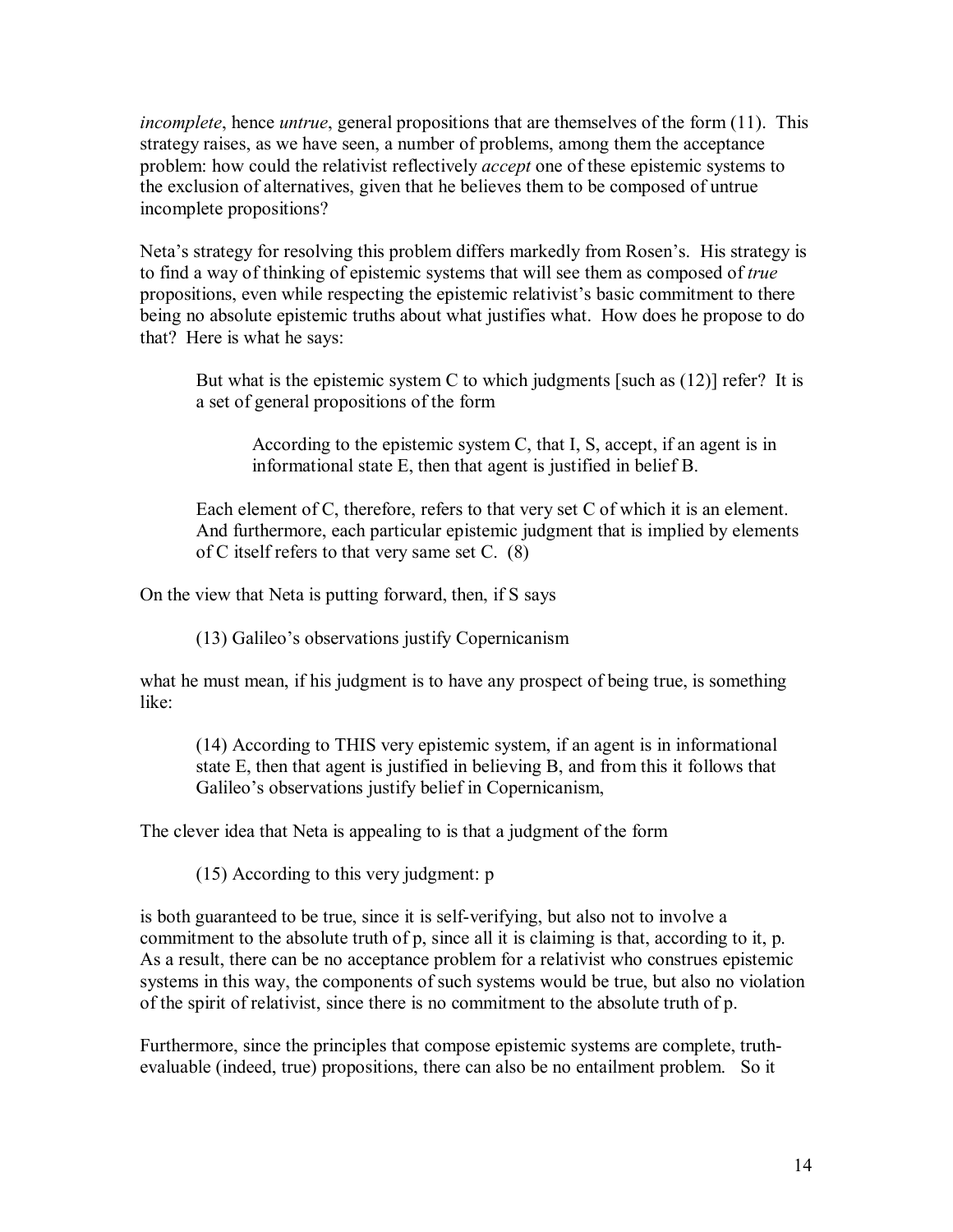looks as though we are well on our way to formulating a coherent doctrine of epistemic relativism.

According to Neta, the only residual problem that such an account faces is the normativity problem: How could judging an instance of (14) have normative force, as it clearly must do, if they it is to substitute for an ordinary epistemic judgment like (13)?

Neta doesn't give a direct answer to this question. Instead, he argues as follows. He defines a doctrine he dubs "grammatical relativism" which he formulates in a way that is directly analogous to his preferred self-referential version of epistemic relativism. This doctrine of grammatical relativism, he claims, is obviously true. It is also true that judgments of grammaticality-in-L have normative force for the speakers of L. Hence, there must be a solution to how it is that propositions of the form of  $(14)$  have normative force, even if we are currently unable to say how.

X

Let us allow for present purposes that we understand judgments of the form:

(15) According to this very judgment: p

And let us allow that any such judgment is true (indeed, presumably, knowable a priori to be true). Let us also allow that to make such a judgment is not to commit oneself to the absolute truth of p, but only to the claim that, according to this very judgment itself, p. Finally, let us go along with the claim that epistemic systems may be thought of as composed of such judgments.

Now, since we are dealing with true propositions, we don't face the problem of saying what the acceptance of an epistemic system could be. We can just take the acceptance of an epistemic system to be the acceptance of its propositions as true.

But the puzzle now is to explain why someone will accept only *one* of these epistemic systems; why wouldn't he accept them *all*?

After all, the judgment that

According to THIS very judgment, being in E justifies belief B

is just as true as

According to THIS very judgment, being in E does not justify belief B

which is itself just as true as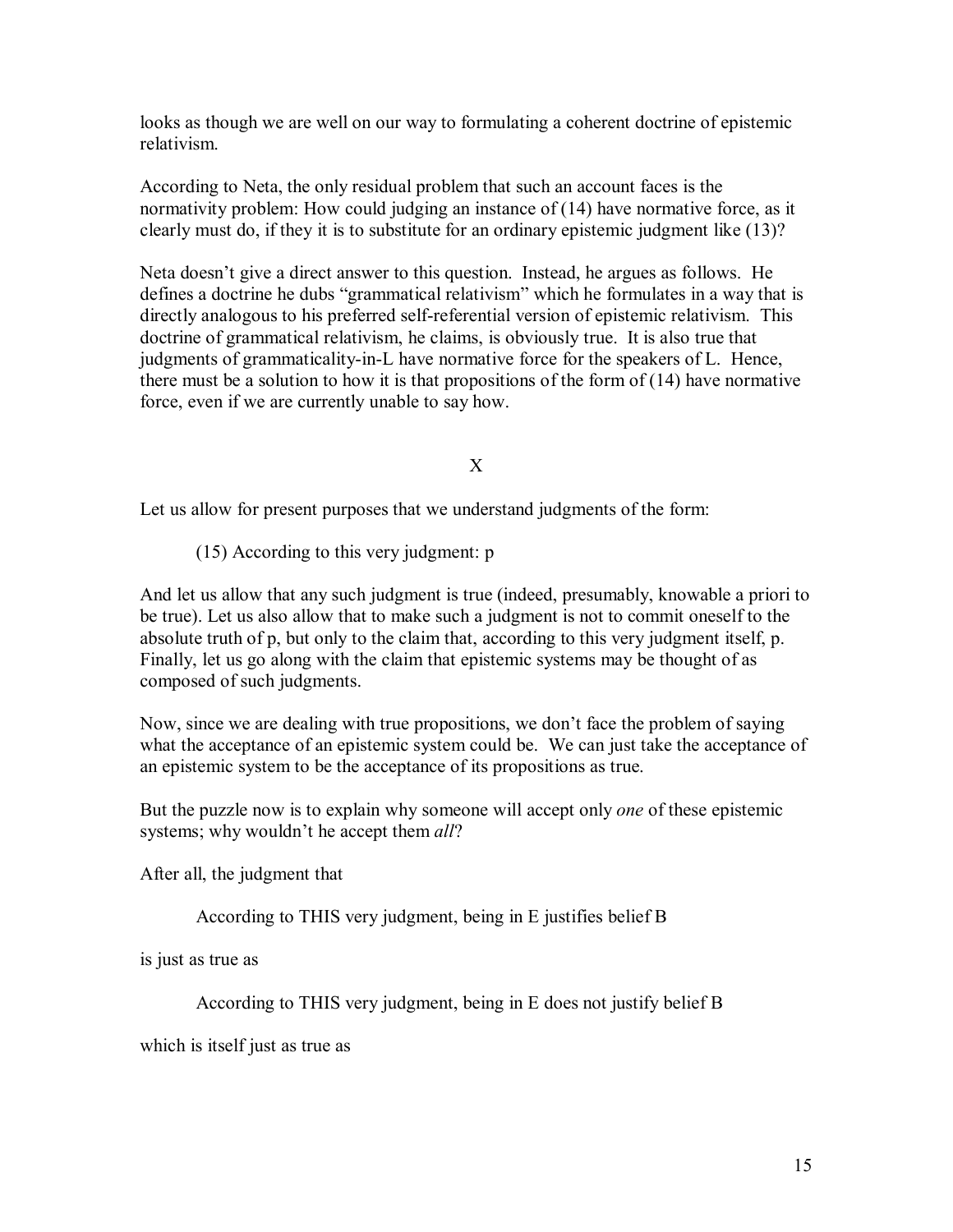According to THIS very judgment, belief in p and belief in not-p are both justified.

The point is that the clever self-referential device with which Neta seeks to get epistemic systems that are composed of true yet non-absolute "epistemic" propositions works on any proposition whatsoever, leaving it a mystery how one could accept just one of these epistemic systems to the exclusion of the others. Properly understood, (and putting aside irrelevant facts about the finiteness of our storage capacities), each and every one of these propositions should be accepted since they are all true.

On Rosen's view, the puzzle is to explain why anyone would accept any epistemic system, given that epistemic systems are said to consist in incomplete proposition fragments; on Neta's view, the puzzle is the inverse: to explain why someone wouldn't have to accept all possible epistemic systems, given that epistemic systems are said to consist in self-referential, self-verifying judgments of the form: according to this very judgment, p.

XI

Neta seems to think that he has a *guarantee* that no such problem could be fatal to epistemic relativism, as he defines it, because he holds that his brand of self-referential epistemic relativism is modeled on the doctrine that he calls "grammatical relativism," and this latter doctrine, he says, is obviously true. So there simply could not be a problem of coherence for self-referential epistemic relativism, appearances to the contrary notwithstanding.

Is there any other explanatory problem that could beset grammatical relativism? Even if there is such a problem (and I cannot think of one), it is obviously not fatal to grammatical relativism, since grammatical relativism is obviously true. (10)

What is this ironclad doctrine? Neta defines it as follows:

A'. There are no absolute facts about which phonetic strings (i.e., sequences of phones) are grammatical. (Grammatical non-absolutism)

B'. If a person, T's, grammatical judgments are to have any prospect of being true, we must not construe his utterances of the form 'string S is grammatical' as expressing the claim *phonetic string S is grammatical* but rather as expressing the claim: *According to THIS grammatical system, phonetic string S is grammatical*. (Grammatical relationism)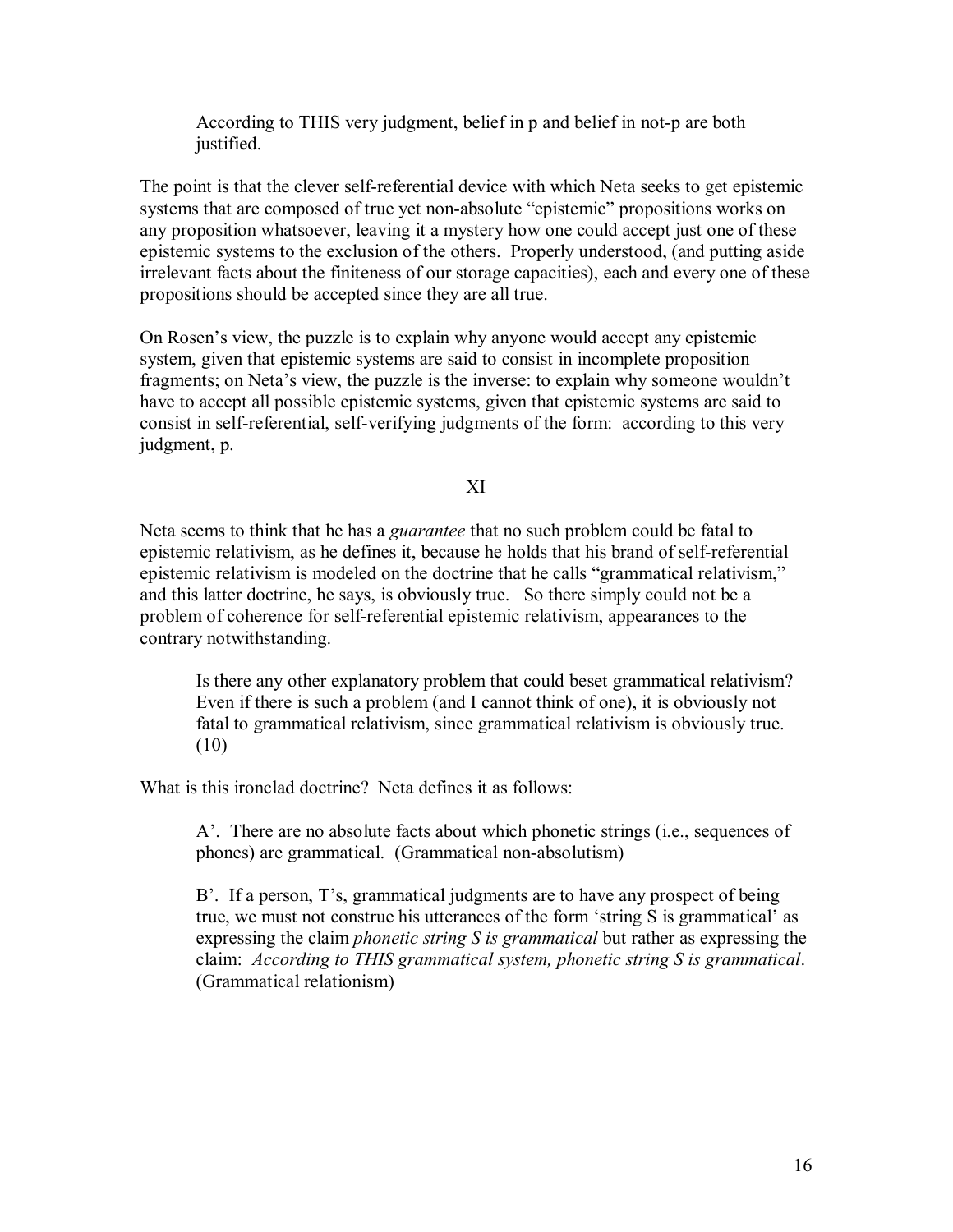C'. There are many fundamentally different, genuinely alternative grammatical systems, but no facts by virtue of which one of these [grammatical systems]<sup>[3](#page-16-0)</sup> is more correct than any of the others. (Grammatical pluralism)

Far from finding this doctrine ironclad, I don't even find it intelligible.

First, I don't see how one can talk about the grammaticality of *phonetic* (as opposed to *phonological*) strings. A phonetic string is just a string of sounds acoustically characterized. Under the appropriate circumstances, a given phonetic string could be the realization of a particular phonological string, a string that could be said to belong to some dialect. Under other circumstances, it might be the realization of another phonological string, one belonging to a distinct dialect. These phonological strings could be said to be either grammatical or not depending on the dialect to which they belong. But this is not relativism in the sense which concerns us because those facts about grammaticality *individuate* the dialects in question: what it is to *be* a given dialect is constitutively given by which of the phonological strings that belong to it are grammatical.

Neta realizes this and so insists that his "grammatical relativism" concerns *phonetic* strings and not phonological strings. But I am not aware that it makes sense to talk about the grammaticality of phonetic strings. A phonetic string as such is not part of any language; it is just a string of sounds with particular acoustical properties. Phonetic strings as such cannot be assessed for grammaticality.

Consider an analogy. Suppose my hand physically causes a piece of wood to move from point A in space to point B. And suppose we ask: Was that a valid move?

The right answer isn't: Well, there are no absolute facts about whether certain physical motions are or are not valid. Rather, there are only relative facts: relative to one game, the motion may be valid; relative to another game it may not. A physical motion is not subject to assessment as valid or invalid – only something that's a *move in a game* is. And a game is individuated partly by which moves are valid within it.

Second, and putting this point to one side, Neta does nothing to justify his claim that his special brand of relativism about the grammaticality of phonetic strings has to be understood in his preferred self-referential way, a way that, I have argued, faces insuperable problems. He just assumes that it would have to take that form.

He also suggests that solving those problems will be everyone's problem since he takes them to be equivalent to solving the Kripke/Wittgenstein problem about rule following. But this conflates distinct issues. The Kripke/Wittgenstein problem is a problem about what it could be for someone to be following one imperative as opposed to another. That notion is being taken for granted in the present discussion.

<span id="page-16-0"></span><sup>&</sup>lt;sup>3</sup> Neta's text says "dialects" but I take it that that is a typo.